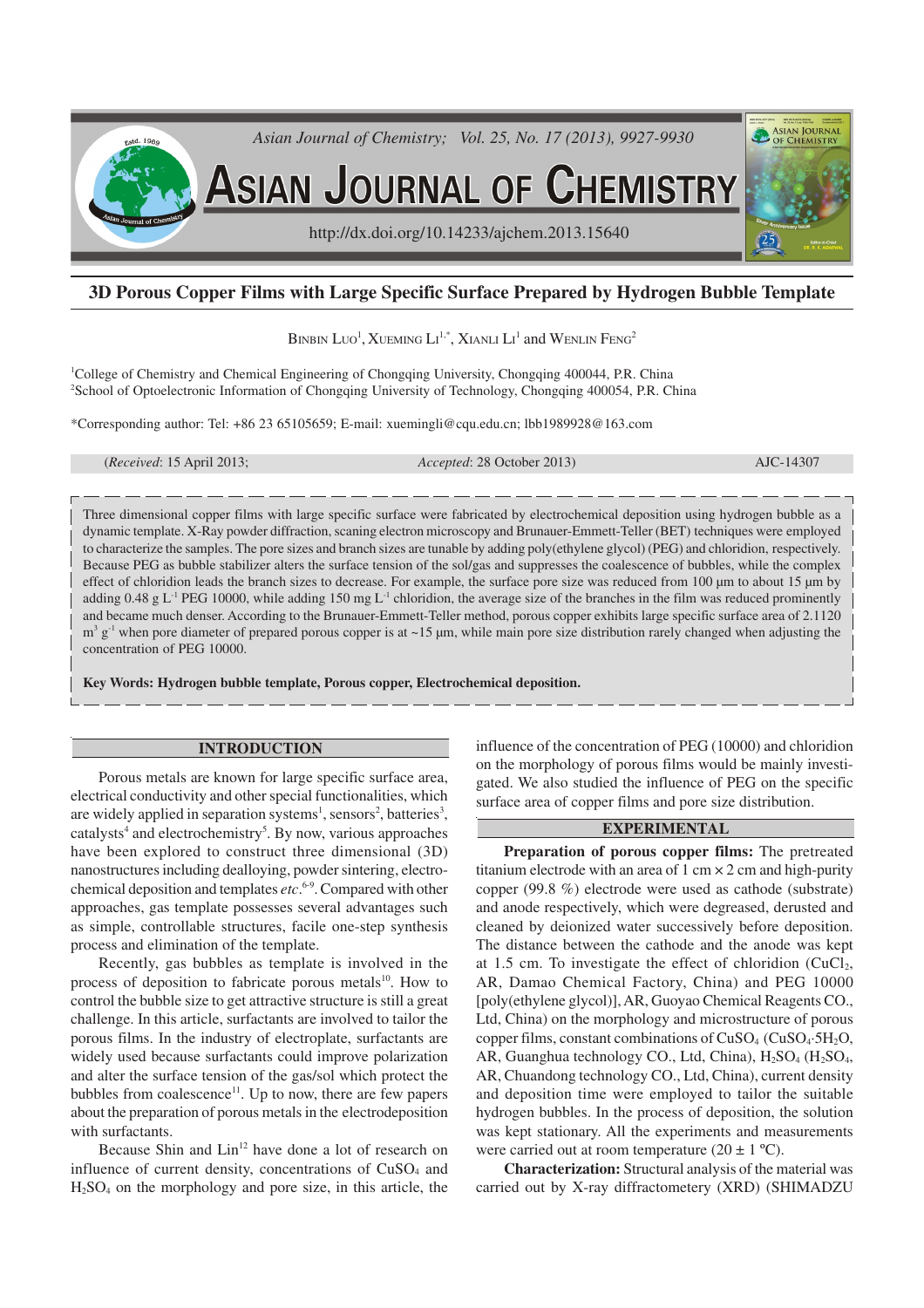XRD-6000) with Cu K<sub>α</sub> radiation ( $\lambda = 0.15405$  nm). The morphology of the samples was observed by scanning electron microscopy (SEM) (TESCAN VEGA IILMU). The specific surface area was determined by Brunauer-Emmett-Teller method (BET) (MICROMERITICS ASAP-2020) in the relative pressure range of 0.05-0.2.

### **RESULTS AND DISCUSSION**

**Preparation of porous copper films:** Fig. 1 showed SEM images of porous copper films created by electrodeposition for 20 s at  $2 \text{ A cm}^2$  current density in a solution with 0.1 M  $CuSO<sub>4</sub>$  and 0.5 M  $H<sub>2</sub>SO<sub>4</sub>$ . It is obvious that the copper films are alveolate and the sizes of the surface pore, as seen in Fig. 1a, are nonuniform and relatively large, leading to low volumetric and specific surface area. The framework consist of numerous dendrites in different directions and the length of sub-branches is around 1 µm, which leads the copper film to fall out easily and results in relatively low specific surface area. To increase the binding force and specific surface area, it is essential to lower the size of the pore and branches in the foam wall. As seen from Fig. 1a, the pore size of the copper film increases with the distance away from the substrate for the coalescence of hydrogen bubbles. Compared with the conventional 3D porous materials with uniform size, this graded structure is ideally suited for the transport of electroactive species in fuel cells, batteries and sensors<sup>3,11,12</sup>.



Fig. 1. Top-view SEM images with different magnifications of the porous Cu film electrochemically deposited at a  $2 \text{ A cm}^2$  current density in a solution of 0.1 M  $CuSO<sub>4</sub>$  and 0.5 M  $H<sub>2</sub>SO<sub>4</sub>$  for 20 s

Fig. 2 displays the XRD typical pattern of the as-prepared copper film. All of the diffraction peaks are indexed according to the standard cubic structure of Cu (space group: Fm-3m, JCPDS file No.04-0836) and the standard hexagonal structure of Ti (space group: P63/mmc, JCPDS file No.44-1294). There are no detectable diffraction peaks of impurities such as copper oxide or cupric oxide, meaning the high purity and stability of the as-obtained products. The strong and sharp peaks indicate that the obtained Cu crystals are highly crystalline. Meanwhile, we observe that the intensity ratio between the (111) and (200) diffraction peaks is higher than the ratio of those peaks in the standard powder pattern (3.1 *versus* 2.2). These results indicate that dentritic copper is abundant in {111} facets. It has been known that the facets with a slower growth rate will be exposed more on the crystal surface and consequently exhibit relatively stronger diffraction intensity in the corresponding XRD pattern<sup>13</sup>. Therefore, it can be concluded



Fig. 2. Typical XRD pattern of the copper film on titanium disk

that the relatively slower growth rate for dentritic copper of Cu is {111} facets. It is obvious that the feature peak of the titanium in the X-ray diffraction pattern is caused by the titanium substrate.

**Reduction of the branch size in the foam wall:** It is proven that Cl<sup>-</sup> eliminates the stress and reduces the size of particles in the process of electrodeposition. Moreover, Cl– has influence on the morphology, structure, microhardness and inner stress of the foam wall. Therefore, Cl<sup>-</sup> might be particularly effective in reducing the branch size of the foam wall.

Fig. 3 shows SEM images of the porous Cu film with different concentration of Cl– . It is clear that the size of branches decrease with the augment of Cl– . The process of electrodeposition is mainly divided into two steps $<sup>14</sup>$ .</sup>

$$
Cu^{2+} + e \rightarrow Cu^{+}
$$
 (1)

$$
Cu^{+} + e \rightarrow Cu
$$
 (2)



Fig. 3. SEM images of porous copper electrodeposited at a 2 A cm<sup>-2</sup> cathodic current density for 20 s in the electrolyte of 0.1 M CuSO<sup>4</sup>  $+ 0.5M$  H<sub>2</sub>SO<sub>4</sub> + 0 mg L<sup>-1</sup>Cl<sup>-</sup> (a), 50 mg L<sup>-1</sup> (b), 100 mg L<sup>-1</sup> (c) and 150 mg  $L^{-1}$  (d)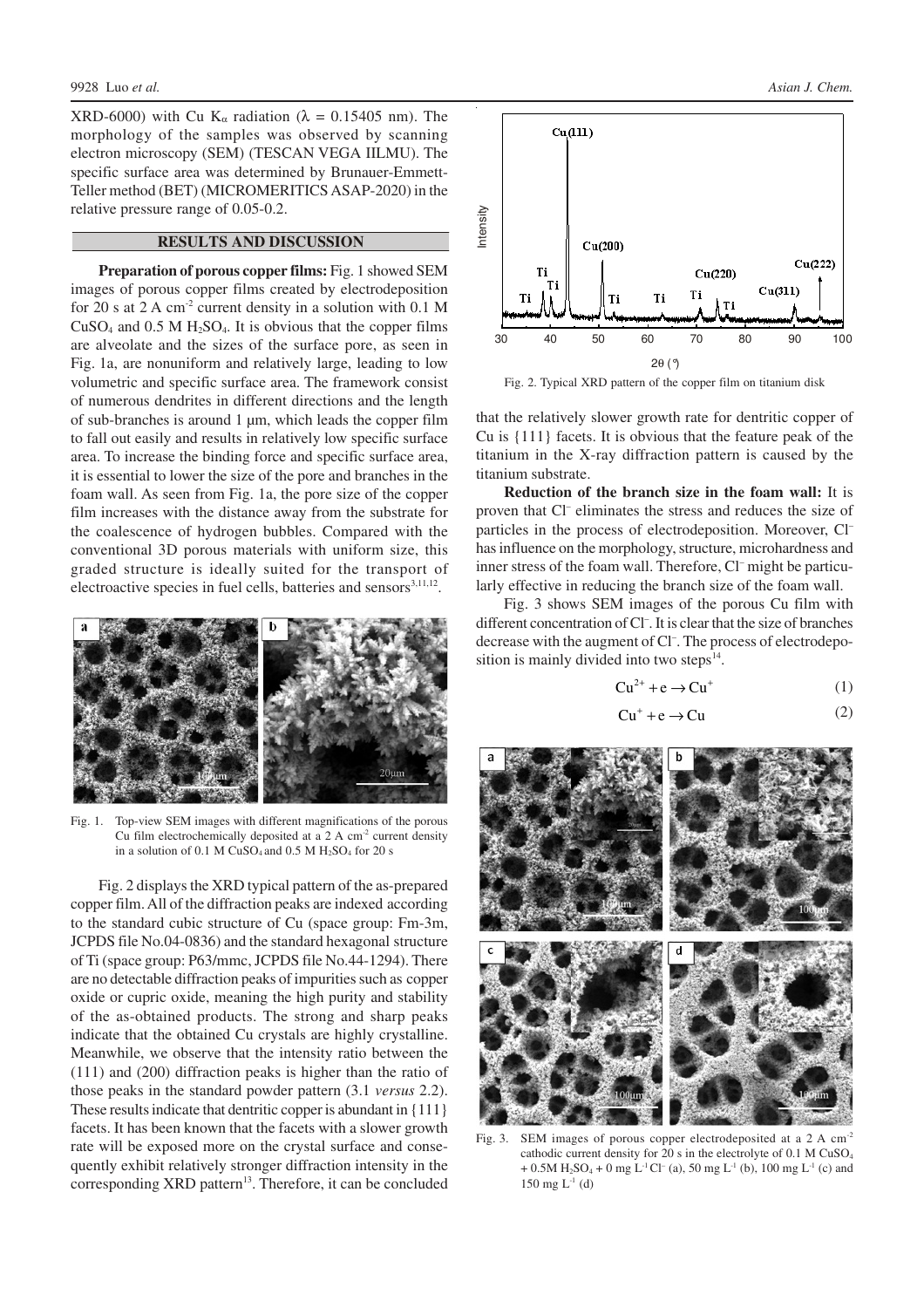The whole reaction depends on the rate of step (1). It is well known that small amounts of additives in the solution may have a dramatic impact on the morphology of the deposition film. As the Cl<sup>-</sup> was added, the deposition reaction is accelerated and the copper films are more effectively filled with the copper deposits, as compared to without chloride ions. Under the circumstances, the copper firms with highly open porous nanostructured wall could be a consequence of the combination of ramification effect under the deposition condition and the catalytic effect of chloride ion. This further indicates that the addition of chloride ions is effective to disturb the ramification process or to modify the growth habit of the copper, which makes the foam wall smooth, at the same time, the foam wall structure become much denser.

**Reduction of pore size of porous copper films:** Based on the concept of this bubble template-directed synthesis method, it is clear that the pore size is determined by the hydrogen bubble size. This implies that reducing the size of hydrogen bubble might be an effective way to reduce the pore size of the foam wall. In solution, surfactant adsorbs on the interface between gas and liquid phase. It inhibits the coalescence among the bubbles, which will lead to the formation of the bubbles with smaller size.

In this work, PEG as surfactant is introduced into this synthesis method to tailor suitable bubble because it involves no metallic ions. More importantly, PEG is known to have a strong bubble-stabilizing effect even in a small amount, enabling to minimize the possible detrimental effect of the bubble stabilizer

on the ramification process. So, PEG is widely used in aqueous media to alter the surface tension of the sol/gas and protect the bubbles from coalescence<sup>12</sup>. The results are shown in Fig. 4. As expected, the pore size of the copper film considerably decreases with the concentrations of PEG. The pore size decreases from 100 µm to 15 µm as the concentration of PEG increases from 0 to 0.48 g  $L^{-1}$ . When 0.48 g  $L^{-1}$  PEG was added in the solution, the average pore size of the copper film was about 15 µm, which was much smaller than those obtained under the same conditions without PEG (Fig. 4a). While the concentration of PEG exceeded  $0.36$  g  $L<sup>1</sup>$ , the pore size did not change a lot with the concentration of PEG. As the pore size is determined by the size of bubble, the influence of PEG on the coalescence of bubbles is not unlimited. This phenomenon is in full agreement with the results reported by other researchers $11,12$ .

**Influence of PEG on the specific surface area of porous copper films:** As a surfactant, PEG protects hydrogen bubble from coalescence. Therefore, the size of bubbles will decrease with the augment of PEG concentration. Although the pore size of the copper film is in micron-size from SEM images, we also can make use of the BET method to test the nanoscale pore in foam wall. The BET surface area and main pore size distribution are listed in Table-1. With the increase of the PEG concentration, the BET surface area ascends. Clearly, when the PEG content is  $0.48 \text{ g L}^1$ , the BET surface area increases by about 60 % (Fig. 4e), whereas the average pore size of the deposit layer was decreased by about 75 % as compared to that without PEG (Fig. 4a).



Fig. 4. SEM images of porous copper films created by electrodeposition at a 2 A cm<sup>-2</sup> cathodic current density in 0.1 M CuSO<sub>4</sub>, 0.5 M  $H_2SO_4$ , 100 mg L<sup>-1</sup> Cl<sup>-</sup> with different concentrations of PEG; (a) 0 g L<sup>-1</sup>; (b) 0.12 g L<sup>-1</sup>; (c) 0.24 g L<sup>-1</sup>, (d) 0.36 g L<sup>-1</sup>, (e) 0.48 g L<sup>-1</sup>